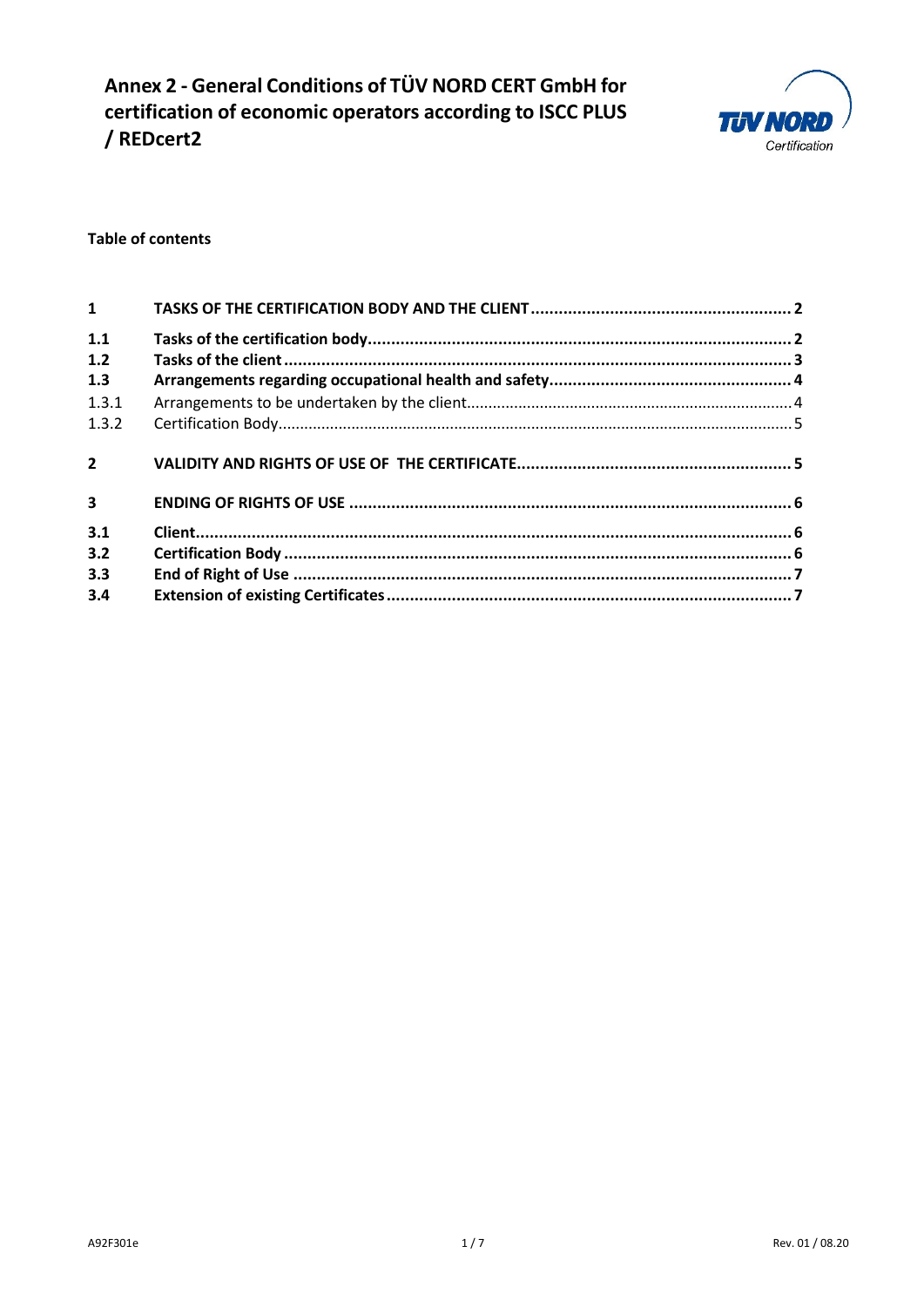#### **Preliminary remarks:**

The applicable certification system is the certification system named on Page 1 of the associated offer/proposal.

## **1 TASKS OF THE CERTIFICATION BODY AND THE CLIENT**

### **1.1 Tasks of the certification body**

The requirements of the relevant certification system invariably apply.

- The tasks of the certification body within the framework of the inspections and audits at operators' sites are specified in the certification conditions / conditions of use of the applicable certification system (Annex 1).
- If required the certification body will notify the applied certification system of each control activity by means of submitting a special audit notification form. Upon request, the contracts with the Client (economic operator) will be disclosed to the applied certification system.
- The certification body undertakes to report to the certification system on the performed control activity. This will be done immediately after completing the internal certification process and by using reporting forms as provided by the certification system.
- Any non-conformities that have been identified must be carefully recorded with regard to the nature and extent of the findings as well as the proposed measures for eliminating the non-conformities.
- In the event of imminent danger, certification system must be notified in advance of the non-conformity bypassing the formal procedure.
- The certification body undertakes to document the results of the assessment activities in such a way that certification system may, in the future, have easy access to the inspection results or any other authority that may be responsible for the accreditation of the certification body in the future<sup>[1](#page-1-0)</sup>.
- The certification body undertakes to provide certification system and to any other authority that may be responsible for the accreditation of the certification body in the future with an insight into this documentation and to report to certification system on the carried out control activities.
- If measures for eliminating the non-conformities are taken in accordance with the proposed corrective actions, the certification body must check their effectiveness and compliance. In such cases the economic operator (not the applied certification system) is liable for the possible additional costs (e.g. for subsequent inspections).
- The certification body undertakes to treat all information regarding the company of the Client (economic operator) to which it has been granted access with care and only to make use of the information for the agreed purpose. Documents to which the certification body has been granted access are only passed on to third parties and/or published in accordance with the rules of the applicable certification system. Furthermore, in case of dispute, the certification body may disclose confidential information to the

<span id="page-1-0"></span><sup>&</sup>lt;sup>1</sup> The Federal Agency for Agriculture and Food (BLE) is responsible for the recognition and supervision of certification bodies according to the sustainability regulations of Directive 2009/28 / EC, which are supported by the Biofuel Sustainability Ordinance (Biokraft-NachV) and the Biomass Electricity Sustainability Ordinance (BioSt-NachV) have been transposed into national law. For further information, please refer to [https://www.ble.de/DE/Themen/Klima-](https://www.ble.de/DE/Themen/Klima-Energie/Nachhaltige-Biomasseherstellung/Rechtsgrundlagen/rechtsgrundlagen_node.html)[Energie/Nachhaltige-Biomasseherstellung/Rechtsgrundlagen/rechtsgrundlagen\\_node.html](https://www.ble.de/DE/Themen/Klima-Energie/Nachhaltige-Biomasseherstellung/Rechtsgrundlagen/rechtsgrundlagen_node.html) .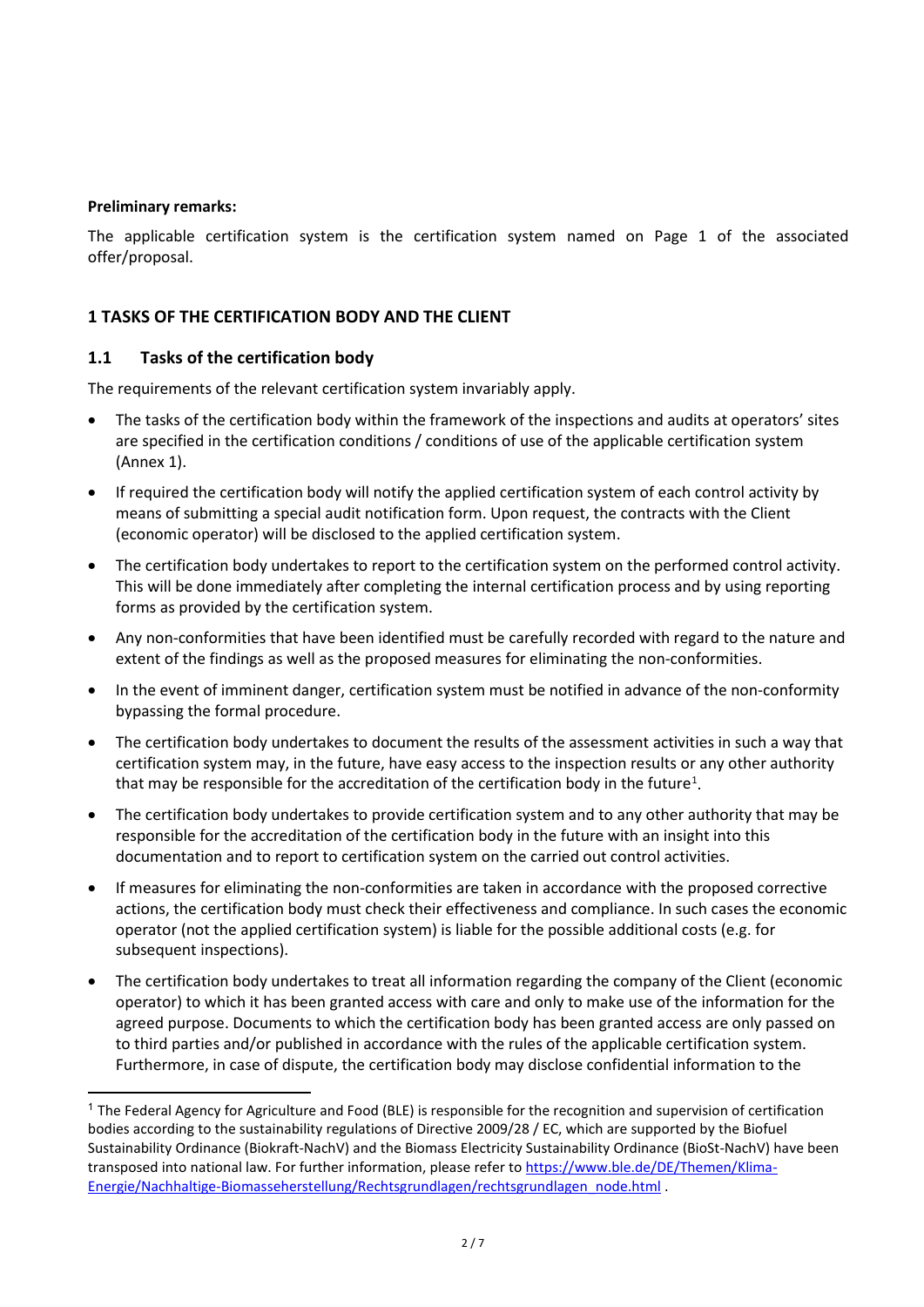competent arbitration authority. The client may release the certification body from its confidentiality for specific reasons.

- The certification body keeps and, if required, publishes a register of the economic operators certified by itself, along with the scope of the certificates.
- Complaints of third parties that are received by the certification body of TÜV NORD regarding the activities of economic operators that were certified by the certification body are recorded in writing, investigated and then actioned.
- The certification body records complaints and claims of the Client regarding the certification procedure in writing, checks the facts of the case and investigates the complaints / claims. If no agreement is reached between the Client and the certification body, the complaints/claims procedure of TÜV NORD CERT published on the Internet (www.tuev-nord-cert.de) is used.
- If requirements of the applicable certification system were not fulfilled in the audit, the certification body can perform a repeat audit at the Client's premises.

## **1.2 Tasks of the client**

The requirements and certification conditions of the applicable certification system basically apply.

- The Client undertakes to fulfil all the legal requirements of the applicable certification system at all times.
- The client fully agrees to the certification conditions / conditions of the applicable certification system in the currently valid version.
- The Client shall provide the certification body with all documents relating to the certification in good time (2 weeks) before the audit.
- The Client will perform a complete internal audit before the certification audit and before all recertification audits. All elements of the applicable certification system and the locations/production sites that are relevant for the scope of the certificate must be audited. A management review taking these audit results into consideration must be performed before the audit of the certification body and must be documented. The result of the review must be provided in English language to the certification body in writing at least 2 weeks before the start of the audit.
- At least 2 weeks before the start of the audit, the Client shall name a contact person responsible for the audit process to TÜV NORD in writing.
- The Client shall make all the necessary arrangements in order to ensure that the inspections to be carried out during the audit by the certification body can be performed reliably, including taking of samples, and shall provide the auditors with access to all information, documents and records, e.g. regarding deliveries, certificates, calculations, proofs, audits and complaints, and shall provide and arrange access to all areas of the operation and to the personnel at all relevant sites.
- The Client undertakes to grant the personnel of the applicable certification system and to the respective accreditation body (if such is designated) an access to all necessary documents, records and areas of his premises at all times.
- In the case of audits taking place abroad where auditors are to be accompanied by the controllers of the certification system or by the applicable accreditation authority (if such is designated), the Client shall provide a respective interpreter for the duration of the audit at his own expense.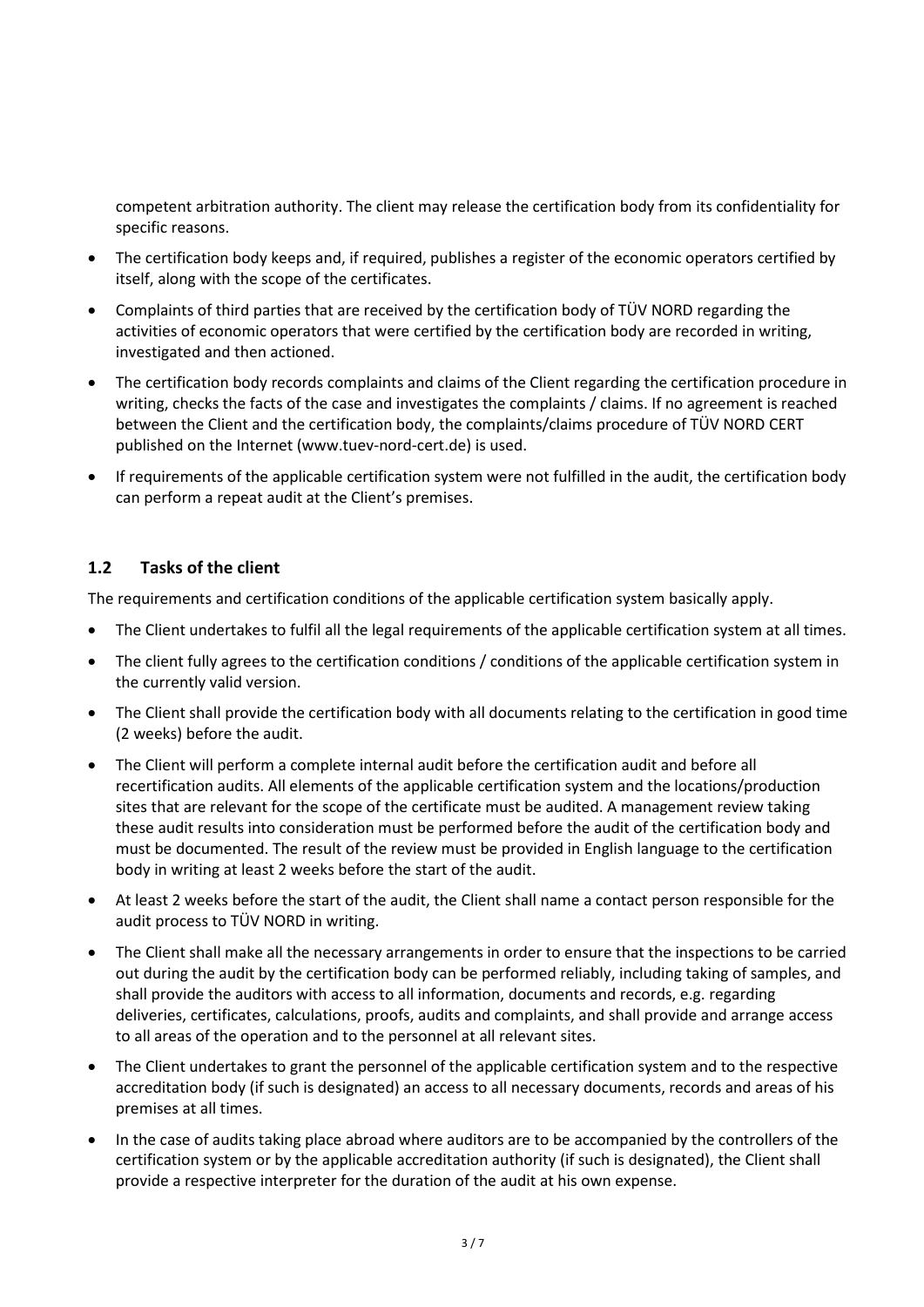- Following issuance of the certificate or amendments to the certificate, the Client undertakes to inform the certification body of all important changes This applies for example to changes regarding the legal or organizational form of the company, or changes to the biomass, the technologies, the economic or ownership arrangements, the organization or the management [such as key personnel in management positions, decision-making or specialist technical personnel etc.], the contact address and the locations, the scope of the certified management system and important changes to the management system and the processes.
- The Client shall electronically transfer all Proofs of Sustainability issued in accordance with ISCC EU and REDcert EU requirements, in the required format, within 24 hours of their issue to the appropriate authority, in Germany the BLE in Bonn to NABISY database and to the certification body of TÜV NORD CERT GmbH esud@tuev-nord.de, and shall archive the proofs for at least 10 years following their issue.
- The Client undertakes to record all complaints regarding the requirements of the applicable certification system, along with actions taken and their effectiveness. Appropriate documentation must be provided to the auditor during the audit.
- The certificate may only be used by the Client and only in direct association with the audited product and the audited organization.
- It is not permitted to make use of the certificate in relation to laboratory test reports, calibration certificates, inspection reports or reports/certificates for persons.
- The Client must ensure that within the competitive environment, the certificate or statement of conformity is only used in such a way that a statement is made regarding the certified area of the Client, which corresponds to the certification itself. In addition, the Client must ensure that within the framework of competition, the impression does not arise that the certification performed by the certification body is like an inspection performed by an official governmental body.
- Following suspension or withdrawal of the certification, the Client undertakes to immediately cease all advertising and use which is related to the certification in any way whatsoever and to return all certification documents to the certification body immediately.
- The Client shall inform the certification body in writing of any advisory or consultancy services performed in the certification area before or after conclusion of the contract, in order to avoid conflict situations between the certification body and a consultancy or advisory company.
- The costs for a repeat audit shall be borne by the Client in addition to the price named in the offer.
- The client agrees that the audit documentation and any other necessary documents may be passed on to the relevant certification system.
- The client agrees to the publication of the audit documentation and the certificate on the website of the relevant certification system or certification body.

### **1.3 Arrangements regarding occupational health and safety**

#### **1.3.1 Arrangements to be undertaken by the client**

In due time before performance of the contractual services, the client shall provide information regarding risks, hazards and stress, which could originate from the working environment in the client's factory or at the client's premises. This information shall include information regarding hazardous substances in test pieces. The client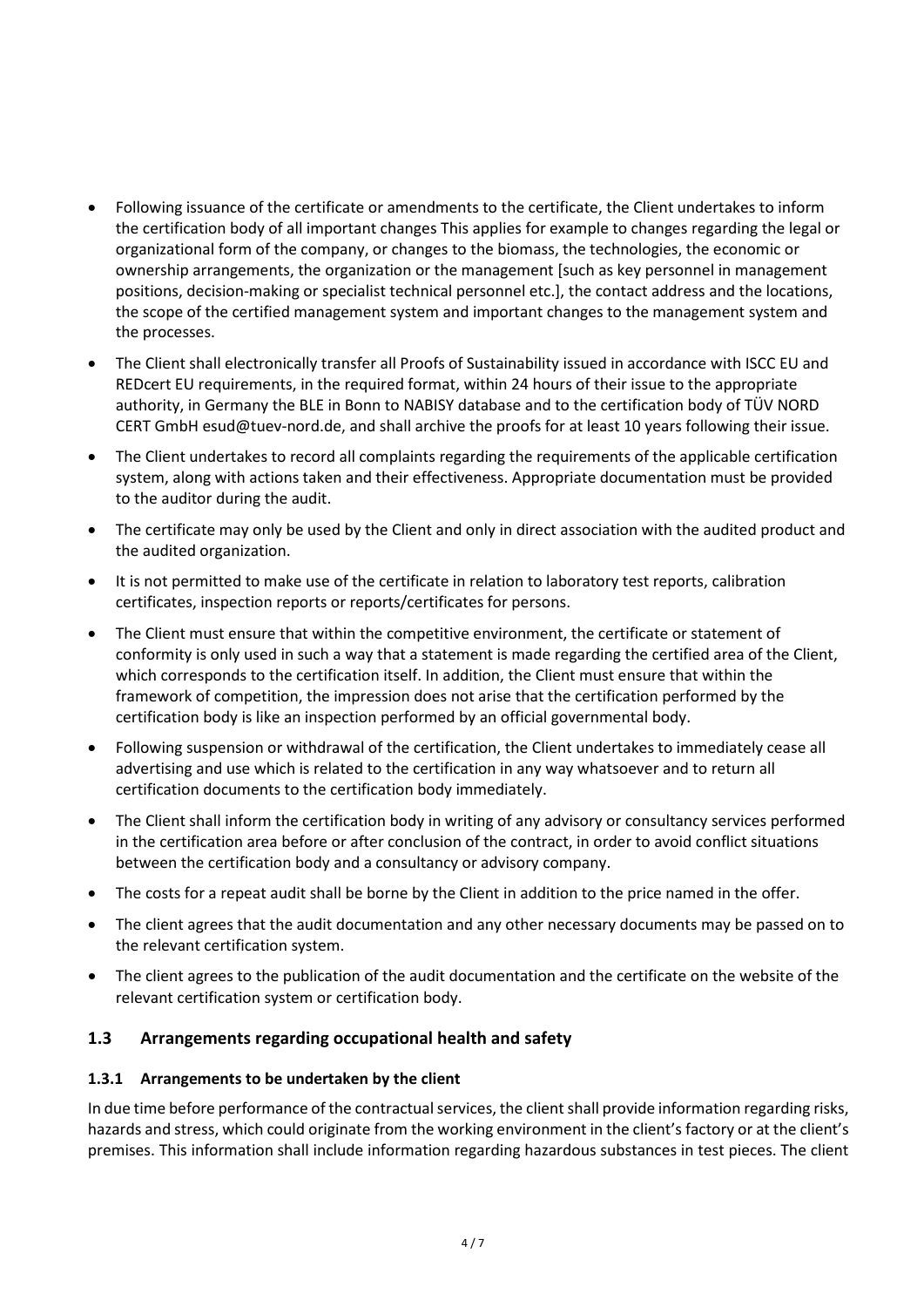shall provide information concerning whether and if appropriate, to what extent, risk and hazard assessments are required for the activities that have been ordered. Legal requirements apply.

The client shall have sufficient arrangements in place for first aid, alarm and rescue, and shall name contacts and responsibilities in this regard.

The client shall ensure that employees of the certification body only perform work when accompanied by an employee of the client.

The client shall provide the employees of the certification body with instruction on the basis of risk and hazard assessment(s) and work and operating instructions. The instruction shall include communication of emergency telephone numbers and assembly points in case of danger as well as a description of the functioning and safety of any equipment to be used under such circumstances.

The client shall supply any necessary personal protective equipment which may be necessary and which is not provided by the certification body (helmet, safety boots or shoes, ear and eye protection – e.g. ear defenders, safety spectacles/goggles) free of charge.

### **1.3.2 Certification Body**

The employees of the certification body may only undertake work if the circumstances and the working environment are safe. The employee is entitled to refuse to perform the work in the presence of unacceptable hazards / risks / stresses.

### **2 VALIDITY AND RIGHTS OF USE THE CERTIFICATE**

- The validity of the certificate begins with the date when the certificate is issued and ends as mentioned on the certificate. The term of the certificate depends on the particular standard on which the audit is based, but may not exceed a maximum of 3 years. This assumes that, based on the date of the certification audit, regular surveillance audits are performed in the company according to the specific accreditation rules or certification standards (e.g. yearly, half-yearly) with a positive result. A surveillance audit at short notice may also become necessary in certain justified cases. It is within the discretion of the certification body to decide on the necessity for such an audit. The certificate extension VDA 6.X is only valid in conjunction with the valid issued certificate according to ISO 9001.
- The scope of the certification is listed in German or in English language. A translation into other languages is provided in good faith. In case of doubt or objection, only the German or the English version of the certificate is binding.
- Approval for use of the test mark only applies for the area of the client's company, which has been certified. Use of the certificate for activities, which lie outside the scope of the certification, is not permitted.
- The certificate may only be used in the form that is provided by the certification body. The certificate may not be used in a misleading manner for advertising purposes.
- •
- The client must ensure that the the certificate are only used in advertising in such a way that a statement regarding the certified area of the client, which corresponds to the certification, is made. The client also has to make sure that, within the framework of competition, the impression is not created that certification by the certification body is equivalent to a governmental or official inspection.
- If a claim is made against the certification body according to the principles of product liability based on use of the certificate by the client which infringes the conditions of the contract, the client has the duty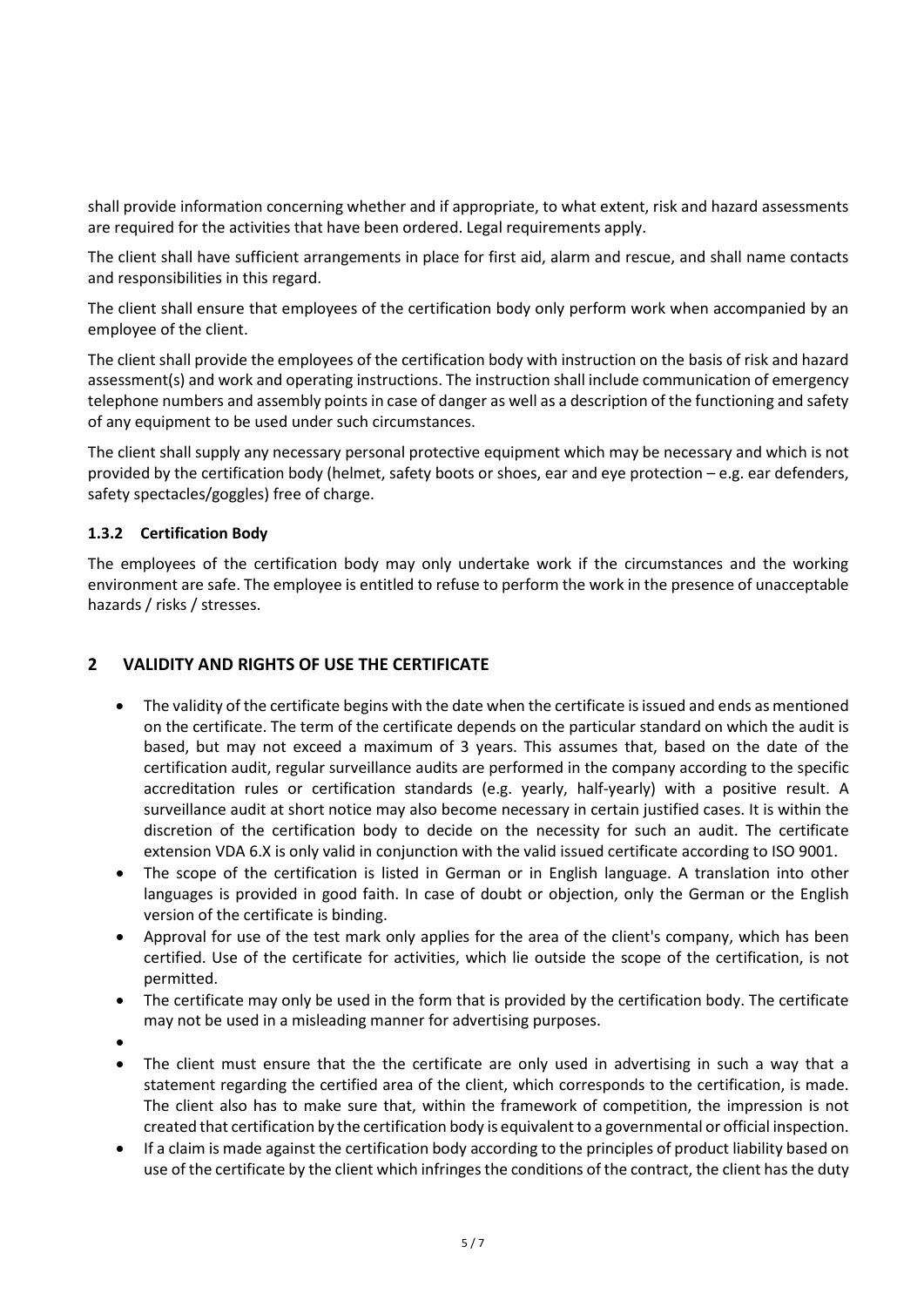to hold the certification body harmless and to release the certification body with regard to all claims of third parties. The same applies for all cases in which a claim is made against the certification body by a third party based on advertising claims or other behavior on the part of the client.

- The client receives the non-transferable, non-exclusive right, time-limited to the contractual term, to make use of the certificate in accordance with the conditions stated above.
- Use of the certificate is limited to the client and may not be transferred to third parties or legal successors without the express permission of the certification body. If the client wishes to transfer the right of use the certificate, a corresponding application has to be submitted. A new audit must be performed if necessary.
- •

## **3 ENDING OF RIGHTS OF USE**

#### **3.1 Client**

The right of the client to to claim ownership of the certificate ends automatically with immediate effect without the need for an express statement of termination, if among others

- the client does not immediately report changes in his operations which are of significance as regards the certification, or indications that such changes may occur, to the certification body,
- the the certificate are used in a such a way as to infringe the provisions of Item 2,
- the results of the surveillance audits no longer justify maintenance of the certificate,
- insolvency proceedings are opened with regard to the assets of the client or an application for opening of such proceedings directed against the client is refused on the grounds that insufficient assets are available,
- surveillance audits cannot be performed within the specified periods for reasons which fall under the responsibility of the client,
- actions for correction of nonconformities have not been carried out within the specified periods allowed or the results of such actions are not satisfactory or
- disputes arise in relation to the test mark in connection with competition law or intellectual property rights.

The certification body is entitled to suspend or terminate a certificate, if the certification body subsequently becomes aware of new information pertaining to the assessment of the certification procedure or its result.

The certification body reserves the right to make final decisions in relation to the certification, issue, refusal or maintenance of the certification, extension or restriction/limitation of the scope of the certification, renewal, suspension or reinstatement following suspension, or withdrawal of the certification.

In addition, the certification body (TÜV NORD CERT GmbH) and the client have the right to terminate the contractual relationship with immediate effect, if use of the certificate is prohibited to the client in a manner which is legally binding.

### **3.2 Certification Body**

The certification body has the right to instigate a decertification procedure in the presence of the reasons given in 3.1 following proper and expert analysis, and to suspend, withdraw or declare the certificate to be invalid. If, by at the latest 6 months following a suspension, the client is able to prove that a situation corresponding to the requirements for certification again exists, the certification can be reinstated. Any costs associated with this shall be the responsibility of the client.